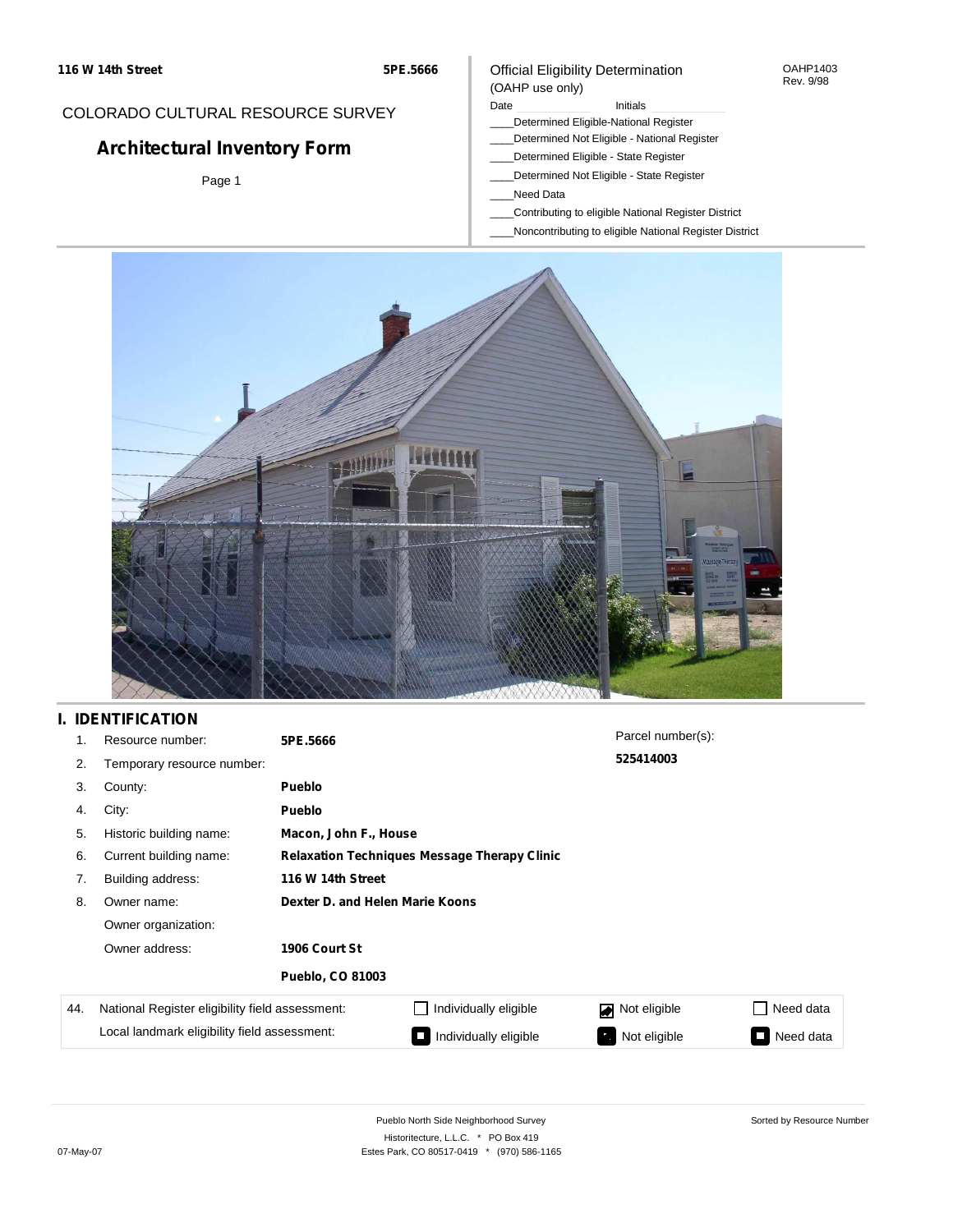Sorted by Resource Number

### **Architectural Inventory Form**

Page 2

### **II. GEOGRAPHIC INFORMATION**

| 9.              | P.M.                | 6th |     |    |           | Township:               |       | <b>20S</b>                  |    |    |           | Range:            | 65W |         |
|-----------------|---------------------|-----|-----|----|-----------|-------------------------|-------|-----------------------------|----|----|-----------|-------------------|-----|---------|
|                 |                     | NE. | 1/4 | of | <b>NE</b> | 1/4                     | of NE | 1/4                         | of | SE | 1/4       | of Section        |     | 25      |
| 10 <sub>1</sub> | UTM reference zone: |     |     |    |           | 13                      |       |                             |    |    |           |                   |     |         |
|                 | Easting:            |     |     |    |           | 534311                  |       |                             |    |    | Northing: |                   |     | 4236714 |
| 11.             | USGS quad name:     |     |     |    |           | <b>Northeast Pueblo</b> |       |                             |    |    | Scale:    |                   |     | 7.5     |
|                 | Year:               |     |     |    |           | 1974)                   |       | 1961 (Photorevised 1970 and |    |    |           |                   |     |         |
| 12.             | $Lot(s)$ :          |     |     |    |           |                         |       | East half of Lot 9; Block 7 |    |    |           |                   |     |         |
|                 | Addition:           |     |     |    |           | <b>County Addition</b>  |       |                             |    |    |           | Year of addition: |     | 1869    |

13. Boundary description and justification:

The boundary, as described above, contains but does not exceed the land historically associated with this property.

Metes and bounds exist:

П

### **III. ARCHITECTURAL DESCRIPTION**

| 14. | Building plan (footprint, shape):<br>Other building plan descriptions: | <b>Rectangular Plan</b>              |                       |
|-----|------------------------------------------------------------------------|--------------------------------------|-----------------------|
| 15. | Dimensions in feet (length x width):                                   | 768 square feet                      |                       |
| 16. | Number of stories:                                                     | 1                                    |                       |
| 17. | Primary external wall material(s):                                     | <b>Synthetics/Vinyl</b>              | Other wall materials: |
|     |                                                                        |                                      |                       |
| 18. | Roof configuration:                                                    | <b>Gabled Roof/Front Gabled Roof</b> |                       |
|     | Other roof configurations:                                             |                                      |                       |
| 19. | Primary external roof material:                                        | <b>Asphalt Roof/Composition Roof</b> |                       |
|     | Other roof materials:                                                  |                                      |                       |
| 20. | Special features:                                                      | Fence                                |                       |
|     |                                                                        | Chimney                              |                       |
|     |                                                                        | Porch                                |                       |

21. General architectural description:

Oriented to the north, this building rests on a sandstone foundation, largely encased in white-painted concrete. Horizontal, gray vinyl siding clads the exterior walls. Windows are 1-over-1-light, double-hung sash, with white-painted wood frames and white, aluminum-frame storm windows. The window opening in the front (north) façade has a narrow upper sash and flanking, white vinyl, louvered shutters. A 1-beside-1-light, sliding-sash window opens in the south end of the east elevation. A small, integral porch is located at the northeast corner of the house. It features a single, white-painted, turned wood support. Spanning between the top of the support and walls of the house are white-painted, wood spindle-work friezes. A shed-roofed enclosed porch spans the eastern three-quarters of the rear (south) elevation. Opening in the east end of its south elevation is a doorway, which hosts a white-painted slab door, opening behind a white, vinyl-frame storm door. Approaching the door are 2 concrete steps. Immediately west of the door is a single-light, fixed-frame window. Gray asphalt shingles cover the front-gabled main roof and the shed roof. A white-painted wood fascia and soffit box the shallowly overhanging eaves. Red-brick chimneys **emerge just north of center on the roof ridge and at the southern end of the same ridge.**

#### 22. Architectural style:

**Late Victorian**

Other architectural styles:

Pueblo North Side Neighborhood Survey Historitecture, L.L.C. \* PO Box 419 07-May-07 **Estes Park, CO 80517-0419** \* (970) 586-1165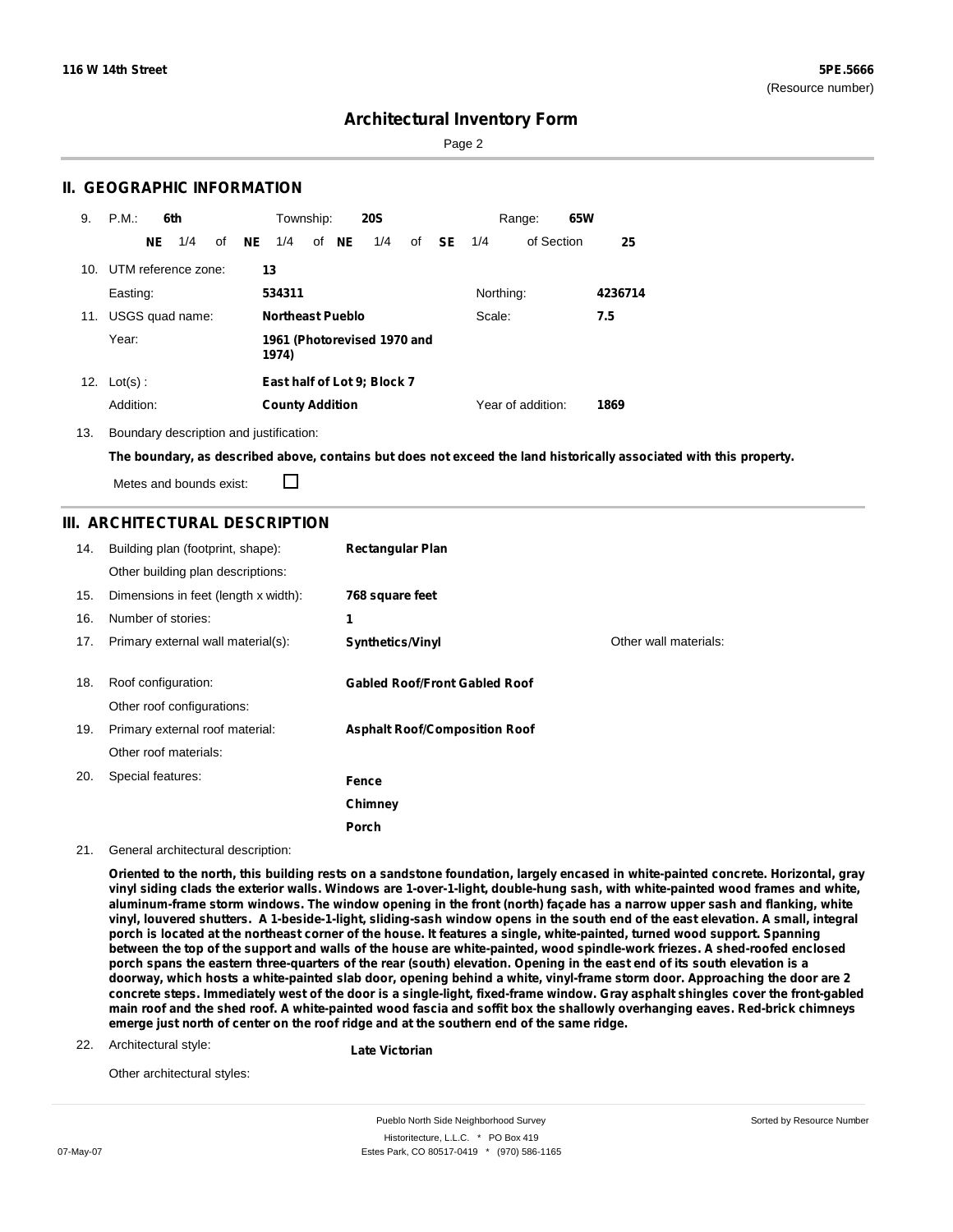Sorted by Resource Number

## **Architectural Inventory Form**

Page 3

Building type:

23. Landscape or special setting features:

This property is located on terrain sloping downward from north to south, with an elevation of around 4,700 feet above mean sea level. The neighborhood features modest, one- and two-story houses and commercial buildings. Setbacks from West 14th Street are generally the same on this block. This property is situated on the south side of West 14th Street, on a particularly narrow parcel between vacant lots to the east and west. This house is the only building remaining on the south side of the 100 block of West 14th Street. Gravel covers the strip separating the sidewalk from the street. Gravel also covers the yard. A chain**link fence surrounds the back yard.**

- 24. Associated buildings, features or objects:
	- 1 : Type: **Shed**
		- Describe: **A standard modular shed is located on the southwest corner of the lot. Oriented to the north, the building rests on a concrete slab. Gray-painted sheets of particleboard, pressed into a vertical plank pattern, clad the exterior walls. The 1-by-4-inch cornerboards are painted white. A door of the same construction as the exterior walls opens in the center of the front (north) elevation. Gray asphalt shingles cover the front-gambreled roof.**

### **IV. ARCHITECTURAL HISTORY**

| 25. | Date of Construction:  | Estimate: | 1890                                                                                                                                                    | Actual:                                                                                       |
|-----|------------------------|-----------|---------------------------------------------------------------------------------------------------------------------------------------------------------|-----------------------------------------------------------------------------------------------|
|     | Source of Information: |           | Sanborn Fire Insurance Maps (for Pueblo, Colorado). New York: Sanborn Map and<br>Publishing Co., 1883, 1886, 1889, 1893, 1904-05, 1904-51, and 1904-52. |                                                                                               |
|     |                        |           | Co. consulted 1886 through 2003.                                                                                                                        | Pueblo City Directory. Pueblo, Co.; Salt Lake City; Kansas City, Mo.; and others: R.L. Polk & |
| 26. | Architect:             | unknown   |                                                                                                                                                         |                                                                                               |
|     | Source of information: |           |                                                                                                                                                         |                                                                                               |
| 27. | Builder:               | unknown   |                                                                                                                                                         |                                                                                               |
|     | Source of information: |           |                                                                                                                                                         |                                                                                               |
| 28. | Original Owner:        | unknown   |                                                                                                                                                         |                                                                                               |
|     | Source of information: |           |                                                                                                                                                         |                                                                                               |
| 29. | Construction history:  |           |                                                                                                                                                         |                                                                                               |

According to Pueblo County Tax Assessor records, this building was constructed in 1900. However it appears on an 1893 Sanborn map, and city directory listings for this address date to 1890, suggesting a circa 1890 date of construction. The only notable alterations have been the enclosure of the rear porch, sometime after 1952, and the installation of vinyl siding, which **most likely occurred after 1990.**

30. Location: **original** Date of move(s):

### **V. HISTORICAL ASSOCIATIONS**

| 31. Original use(s):     | <b>Single Dwelling</b>        |  |  |
|--------------------------|-------------------------------|--|--|
|                          | <b>Domestic</b>               |  |  |
| 32. Intermediate use(s): | <b>Single Dwelling</b>        |  |  |
| 33. Current use(s):      | <b>Clinic</b>                 |  |  |
| 34. Site type(s):        | <b>Message Therapy Clinic</b> |  |  |

35. Historical background:

The first resident of this house appears to have been John F. Macon, a machinist. The Sherlock family lived here around 1909. They included James, Minerva V., and William. All were involved with City Package Delivery, located at 504 North Santa Fe Avenue. James appears to have been an owner or manager; William was also a manager; and Minerva was a bookkeeper.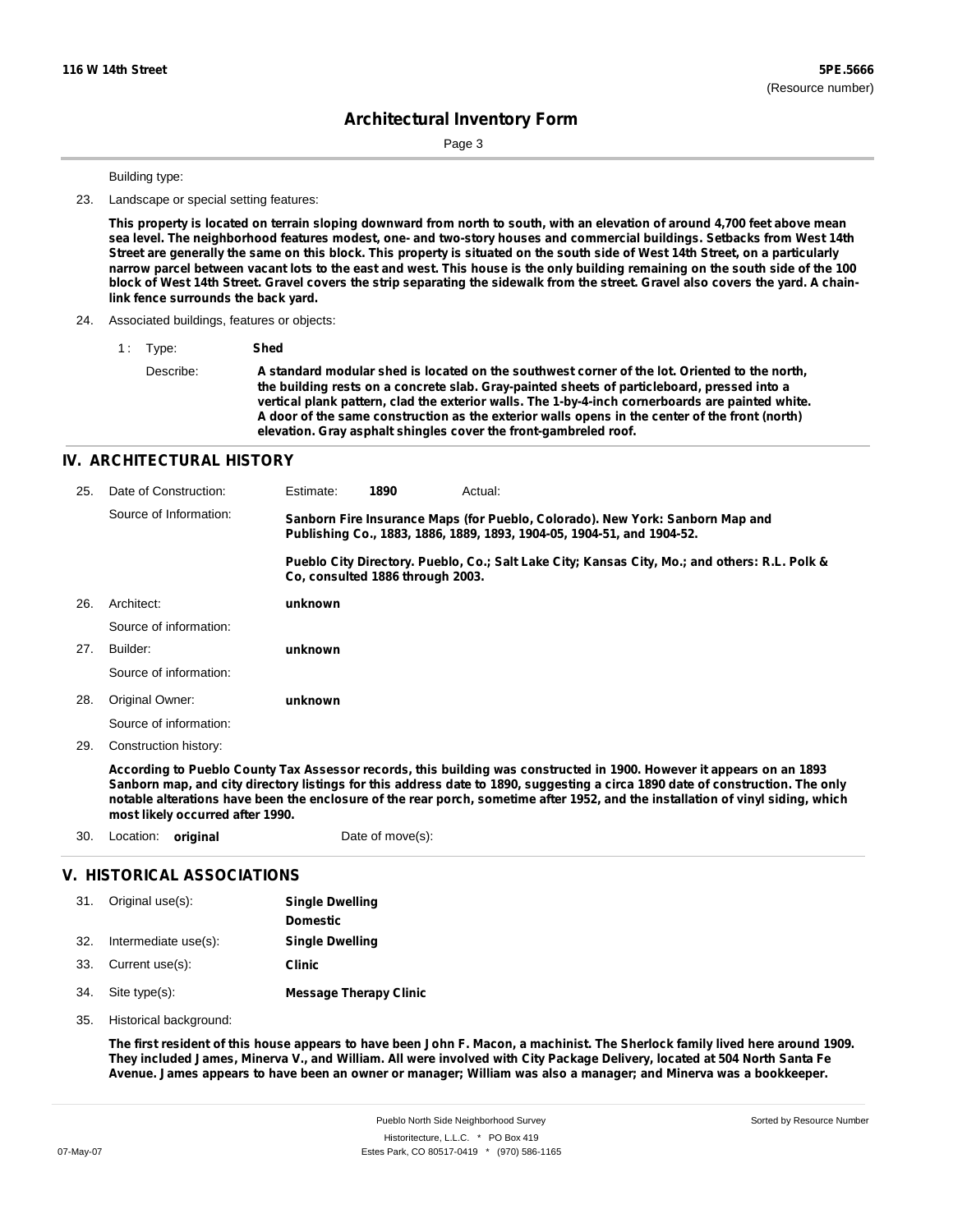## **Architectural Inventory Form**

Page 4

Mark Michael Brifey lived here around 1930. He was born and raised in Pueblo. Prior to World War I, Brifey owned and operated a print shop. During the war, he served in the U.S. Army, Company K, 159th Infantry. Following the armistice, Brifey worked for the Denver & Rio Grande Western Railroad. In his retirement, he was an employee of the Colorado Theater. With his wife, Ellen C. Brifey, Mark had a daughter, Elaine Schober. The family later moved to 908 East 7th Street, where Mark Brifey died in **January 1953.**

The resident in 1935 was Charles J. Allen. He had a son, Ray H. Allen, and four daughters: Mrs. G.H. Lamb, Mrs. H.F. Rogers, Mrs. C.L. Clark, and Mrs. Will McAvoy. Harry B. Rayburn lived at this address in 1940. With his wife, Harry Rayburn had a son, **Donald Rayburn. In 1945, Harold E. Frye was the resident.**

Varolin Cordova purchased this property and resided here around 1950, followed by James A. Steadman in 1955. The residents in 1960 were Elmer P. Yaden and Loren W. Goddard. John K, and Florence R. Nichols purchased this property in 1980, selling it five years later to Rodney C. Gostnell. Steven C. Eller acquired the house and lot from Gostnell in 1991, selling it in 1993 to Jeff O. and Phyllis A. Kintner. They, in turn, sold the property a little more than a year later to Linda Jean Sniff. Dexter D. Koons and Helen Marie Koons, R.N., the current owners, acquired the house and lot in 2004. They use it to house their "Relaxation **Techniques" message therapy clinic. The Koonses are licensed massage therapists and internationally certified neuromuscular therapists.**

36. Sources of information:

**Pueblo County Office of Tax Assessor. Property information card [internet].**

**Pueblo City Directory. Pueblo, Co.; Salt Lake City; Kansas City, Mo.; and others: R.L. Polk & Co, consulted 1886 through 2003.**

**Sanborn Fire Insurance Maps (for Pueblo, Colorado). New York: Sanborn Map and Publishing Co., 1883, 1886, 1889, 1893, 1904-05, 1904-51, and 1904-52.**

**"Brifey (Mark Michael)" [obituary]. Pueblo Chieftain, 14 January 1953, p. 14.**

**"Allen (Charles J.)" [obituary]. Pueblo Chieftain, 31 December 1950, p. 10.**

**"Rayburn (Harry B.)" [obituary]. Pueblo Chieftain, 13 March 1947, p. 9.**

**"Varolin Cordova" [obituary]. Pueblo Chieftain, 6 June 1993, p. 2B.**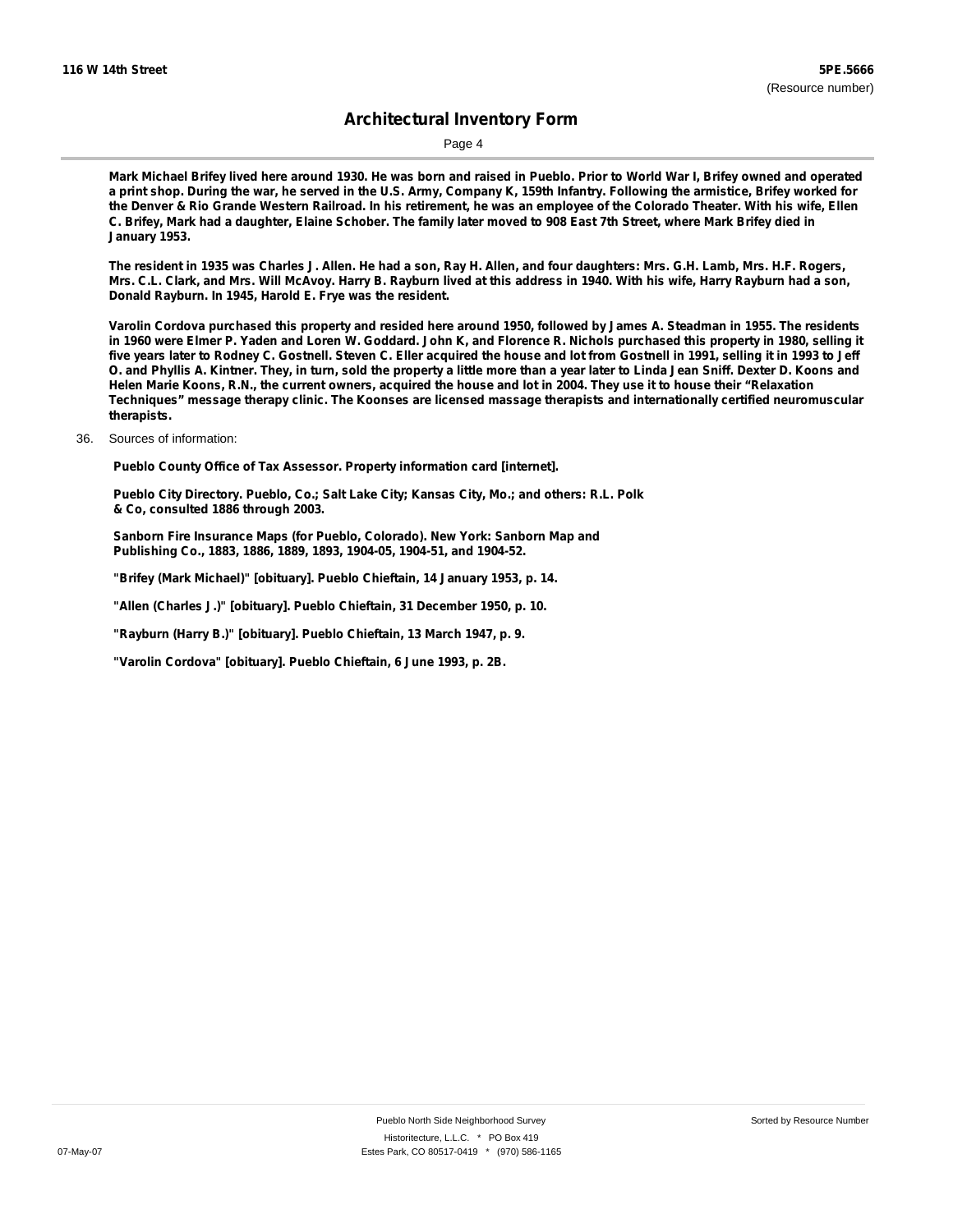÷

Sorted by Resource Number

# **Architectural Inventory Form**

Page 5

|     | <b>VI. SIGNIFICANCE</b>                                                                                                                                                                                                                                                                                 |                                                                                                                                                                                                                                                                                                                                                                                                                                                                                                                                                                                                                                                                                                                                                                                                                                                                                                                                                                                                                                                                                                                                                                                                                                                                                                                                                                                                                                                                                  |
|-----|---------------------------------------------------------------------------------------------------------------------------------------------------------------------------------------------------------------------------------------------------------------------------------------------------------|----------------------------------------------------------------------------------------------------------------------------------------------------------------------------------------------------------------------------------------------------------------------------------------------------------------------------------------------------------------------------------------------------------------------------------------------------------------------------------------------------------------------------------------------------------------------------------------------------------------------------------------------------------------------------------------------------------------------------------------------------------------------------------------------------------------------------------------------------------------------------------------------------------------------------------------------------------------------------------------------------------------------------------------------------------------------------------------------------------------------------------------------------------------------------------------------------------------------------------------------------------------------------------------------------------------------------------------------------------------------------------------------------------------------------------------------------------------------------------|
| 37. | Local landmark designation:                                                                                                                                                                                                                                                                             | Yes $\Box$<br>No.<br>$\mathbf{F}$                                                                                                                                                                                                                                                                                                                                                                                                                                                                                                                                                                                                                                                                                                                                                                                                                                                                                                                                                                                                                                                                                                                                                                                                                                                                                                                                                                                                                                                |
|     | Designation authority:                                                                                                                                                                                                                                                                                  |                                                                                                                                                                                                                                                                                                                                                                                                                                                                                                                                                                                                                                                                                                                                                                                                                                                                                                                                                                                                                                                                                                                                                                                                                                                                                                                                                                                                                                                                                  |
|     | Date of designation:                                                                                                                                                                                                                                                                                    |                                                                                                                                                                                                                                                                                                                                                                                                                                                                                                                                                                                                                                                                                                                                                                                                                                                                                                                                                                                                                                                                                                                                                                                                                                                                                                                                                                                                                                                                                  |
| 38. | Applicable National Register criteria:                                                                                                                                                                                                                                                                  |                                                                                                                                                                                                                                                                                                                                                                                                                                                                                                                                                                                                                                                                                                                                                                                                                                                                                                                                                                                                                                                                                                                                                                                                                                                                                                                                                                                                                                                                                  |
|     | $\Box$<br>◙<br><b>Pueblo Standards for Designation:</b><br><u>1a. History</u><br>$\overline{\phantom{a}}$ .<br><u>1b. History</u><br>$\Box$<br>1c. History<br>$\Box$<br>2a. Architecture<br>$\Box$<br>2b. Architecture<br>$\mathcal{L}_{\mathcal{A}}$<br>2c. Architecture<br>О<br>2d. Architecture<br>О | A. Associated with events that have made a significant contribution to the broad pattern of our history.<br>B. Associated with the lives of persons significant in our past.<br>C. Embodies the distinctive characteristics of a type, period, or method of construction, or represents the work<br>of a master, or that possess high artistic values, or represents a significant and distinguished entity whose<br>components may lack individual distinction.<br>D. Has yielded, or may be likely to yield, information important in history or prehistory.<br>Qualifies under Criteria Considerations A through G (see manual).<br>Does not meet any of the above National Register criteria.<br>Have direct association with the historical development of the city, state, or nation; or<br>Be the site of a significant historic event; or<br>Have direct and substantial association with a person or group of persons who had influence on society.<br>Embody distinguishing characteristics of an architectural style or type; or<br>Be a significant example of the work of a recognized architect or master builder, or<br>Contain elements of architectural design, engineering, materials, craftsmanship, or artistic merit which represent a<br>significant or influential innovation;<br>Portray the environment of a group of people or physical development of an area of the city in an era of history<br>characterized by a distinctive architectural style. |
|     | 3a. Geography                                                                                                                                                                                                                                                                                           |                                                                                                                                                                                                                                                                                                                                                                                                                                                                                                                                                                                                                                                                                                                                                                                                                                                                                                                                                                                                                                                                                                                                                                                                                                                                                                                                                                                                                                                                                  |
|     |                                                                                                                                                                                                                                                                                                         | Have a prominent location or be an established, familiar, and orienting visual feature of the contemporary city, or                                                                                                                                                                                                                                                                                                                                                                                                                                                                                                                                                                                                                                                                                                                                                                                                                                                                                                                                                                                                                                                                                                                                                                                                                                                                                                                                                              |
|     | 3b. Geography                                                                                                                                                                                                                                                                                           |                                                                                                                                                                                                                                                                                                                                                                                                                                                                                                                                                                                                                                                                                                                                                                                                                                                                                                                                                                                                                                                                                                                                                                                                                                                                                                                                                                                                                                                                                  |
|     | or rarity; or                                                                                                                                                                                                                                                                                           | Promote understanding and appreciation of Pueblo's environment by means of distinctive physical characteristics                                                                                                                                                                                                                                                                                                                                                                                                                                                                                                                                                                                                                                                                                                                                                                                                                                                                                                                                                                                                                                                                                                                                                                                                                                                                                                                                                                  |
|     | 3c. Geography                                                                                                                                                                                                                                                                                           |                                                                                                                                                                                                                                                                                                                                                                                                                                                                                                                                                                                                                                                                                                                                                                                                                                                                                                                                                                                                                                                                                                                                                                                                                                                                                                                                                                                                                                                                                  |
|     | $\Box$                                                                                                                                                                                                                                                                                                  | Make a special contribution to Pueblo's distinctive character.                                                                                                                                                                                                                                                                                                                                                                                                                                                                                                                                                                                                                                                                                                                                                                                                                                                                                                                                                                                                                                                                                                                                                                                                                                                                                                                                                                                                                   |
|     | Not Applicable                                                                                                                                                                                                                                                                                          |                                                                                                                                                                                                                                                                                                                                                                                                                                                                                                                                                                                                                                                                                                                                                                                                                                                                                                                                                                                                                                                                                                                                                                                                                                                                                                                                                                                                                                                                                  |
|     | П                                                                                                                                                                                                                                                                                                       | Does not meet any of the above Pueblo landmark criteria.                                                                                                                                                                                                                                                                                                                                                                                                                                                                                                                                                                                                                                                                                                                                                                                                                                                                                                                                                                                                                                                                                                                                                                                                                                                                                                                                                                                                                         |
| 39. | Area(s) of Significance:                                                                                                                                                                                                                                                                                | <b>Architecture</b>                                                                                                                                                                                                                                                                                                                                                                                                                                                                                                                                                                                                                                                                                                                                                                                                                                                                                                                                                                                                                                                                                                                                                                                                                                                                                                                                                                                                                                                              |
| 40. | Period of Significance:                                                                                                                                                                                                                                                                                 | ca.1890                                                                                                                                                                                                                                                                                                                                                                                                                                                                                                                                                                                                                                                                                                                                                                                                                                                                                                                                                                                                                                                                                                                                                                                                                                                                                                                                                                                                                                                                          |
| 41. | Level of significance:                                                                                                                                                                                                                                                                                  | National:<br>State<br>Local<br>$\Box$                                                                                                                                                                                                                                                                                                                                                                                                                                                                                                                                                                                                                                                                                                                                                                                                                                                                                                                                                                                                                                                                                                                                                                                                                                                                                                                                                                                                                                            |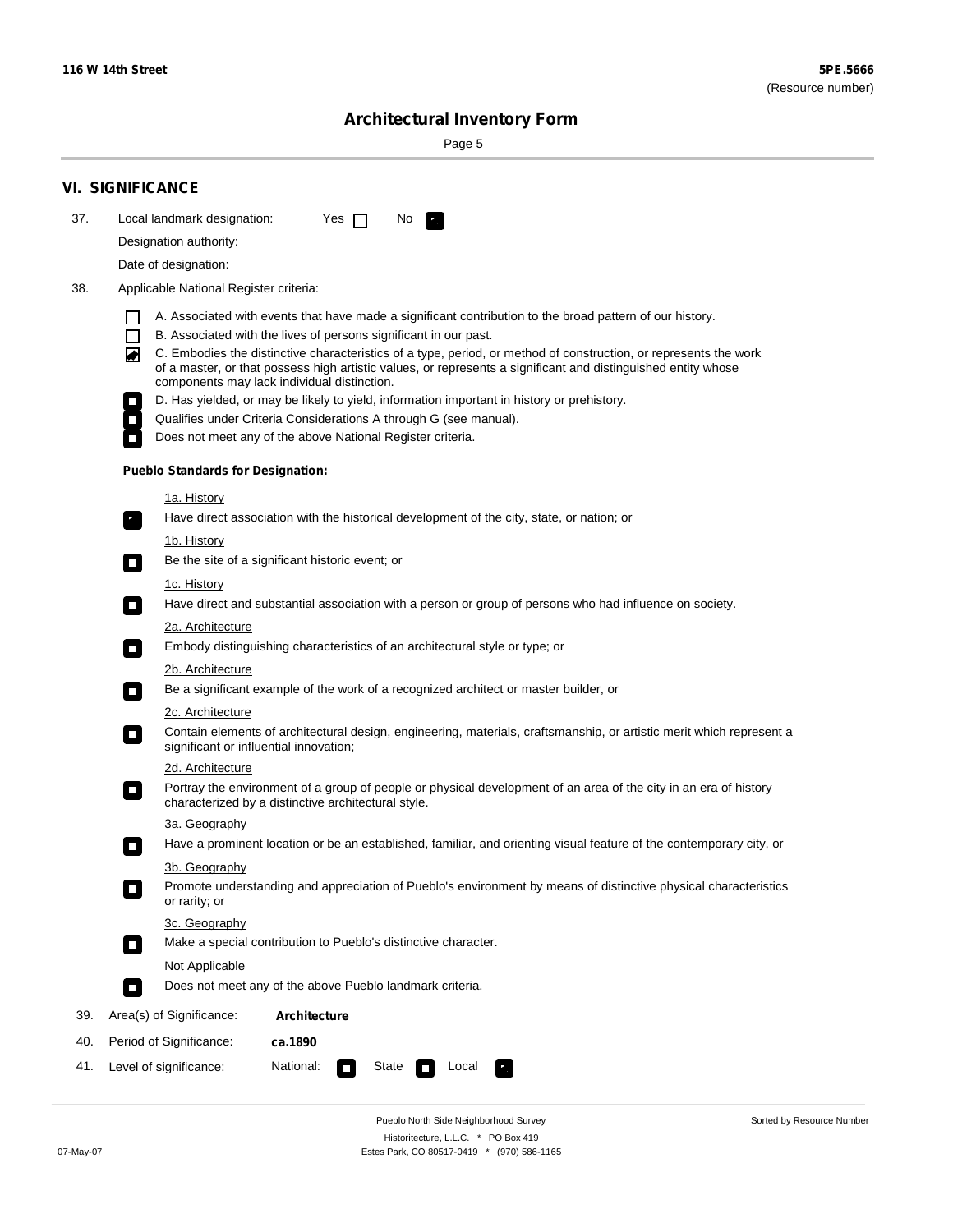# **Architectural Inventory Form**

Page 6

#### 42. Statement of significance:

This house is architecturally significant under National Register criterion C (Pueblo Local Landmark criterion 2A) as an **example of late Victorian-era domestic architecture. However, the levels of architectural and historical significance,** combined with physical integrity, are not to the extent that this property would qualify for individual listing in the National Register of Historic Places, the Colorado State Register of Historic Properties, or as a City of Pueblo Landmark. It is, **nonetheless, a contributing resource within any potential historic district.**

43. Assessment of historic physical integrity related to significance:

Constructed around 1890, this house exhibits a moderately high level of physical integrity relative to the seven aspects of integrity as defined by the National Park Service and the Colorado Historical Society: location, setting, design, materials, workmanship, feeling, and association. The installation vinyl siding conceals the original exterior wall cladding, obscuring a character-defining feature. Otherwise, the house has not been notably modified. This property certainly retains sufficient **physical integrity to convey its architectural and historical significance.**

### **VII. NATIONAL REGISTER ELIGIBILITY ASSESSMENT**

| 44. | National Register eligibility field assessment:                                                                                                                                                                                    |  |                              | $\Box$ Individually eligible |  |  | Not eligible | $\Box$ Need data |
|-----|------------------------------------------------------------------------------------------------------------------------------------------------------------------------------------------------------------------------------------|--|------------------------------|------------------------------|--|--|--------------|------------------|
|     | Local landmark eligibility field assessment:                                                                                                                                                                                       |  |                              | $\Box$ Individually eligible |  |  | Not eligible | $\Box$ Need data |
| 45. | Is there National Register district potential?                                                                                                                                                                                     |  | No $\blacksquare$<br>Yes Dan |                              |  |  |              |                  |
|     | Discuss:<br>Pueblo's North Side Neighborhood represents the evolution of the city's professional middle and upper<br>classes. Its diversity of architectural styles and forms directly represents the city's changing economic and |  |                              |                              |  |  |              |                  |

**cultural climates. As well, the neighborhood is distinctive because it appears to have evolved independently of the area's dominant industry, steel manufacturing.**

> Yes Yes

No

No  $\blacksquare$  N/A  $\blacksquare$ 

 $N/A$   $\Box$ 

If there is National Register district potential, is this building contributing:

46. If the building is in existing National Register district, is it contributing:

### **VIII. RECORDING INFORMATION**

| 47. | Photograph numbers): | <b>CD-ROM Photo Disc: North Side Photos</b><br>File Name(s): 14thstw116                                                      |
|-----|----------------------|------------------------------------------------------------------------------------------------------------------------------|
|     | Negatives filed at:  | <b>Special Collections</b><br><b>Robert Hoag Rawlings Public Library</b><br>100 East Abriendo Avenue<br>Estes Park, CO 80517 |
| 48. | Report title:        | <b>Pueblo North Side Neighborhood Survey</b>                                                                                 |
| 49. | $Date(s)$ :          | 07/11/05                                                                                                                     |
| 50. | Recorder(s):         | <b>Adam Thomas</b>                                                                                                           |
| 51. | Organization:        | Historitecture, L.L.C.                                                                                                       |
| 52. | Address:             | <b>PO Box 419</b>                                                                                                            |
|     |                      | Estes Park, CO 80517-0419                                                                                                    |
| 53. | Phone number(s):     | (970) 586-1165                                                                                                               |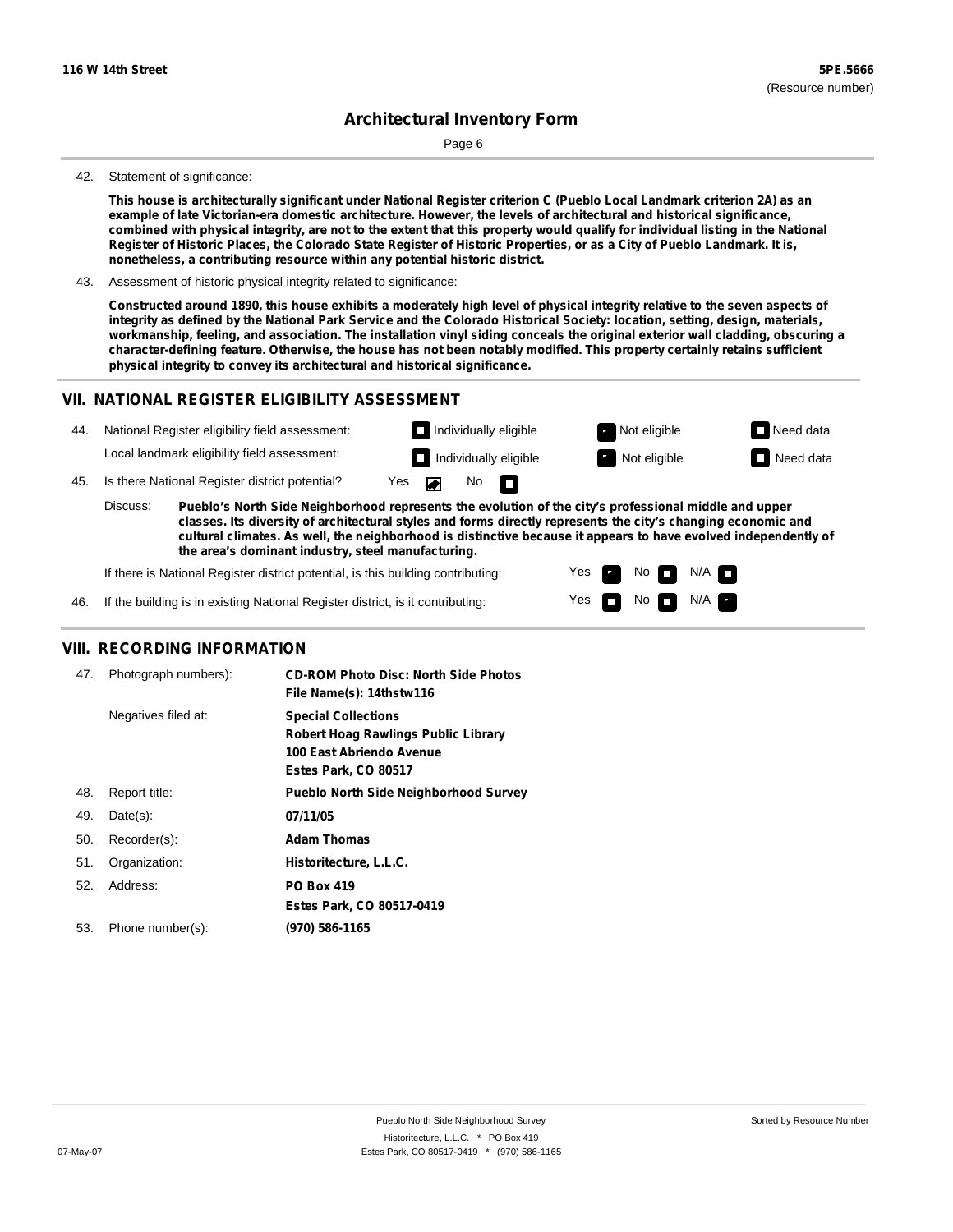

Page 7